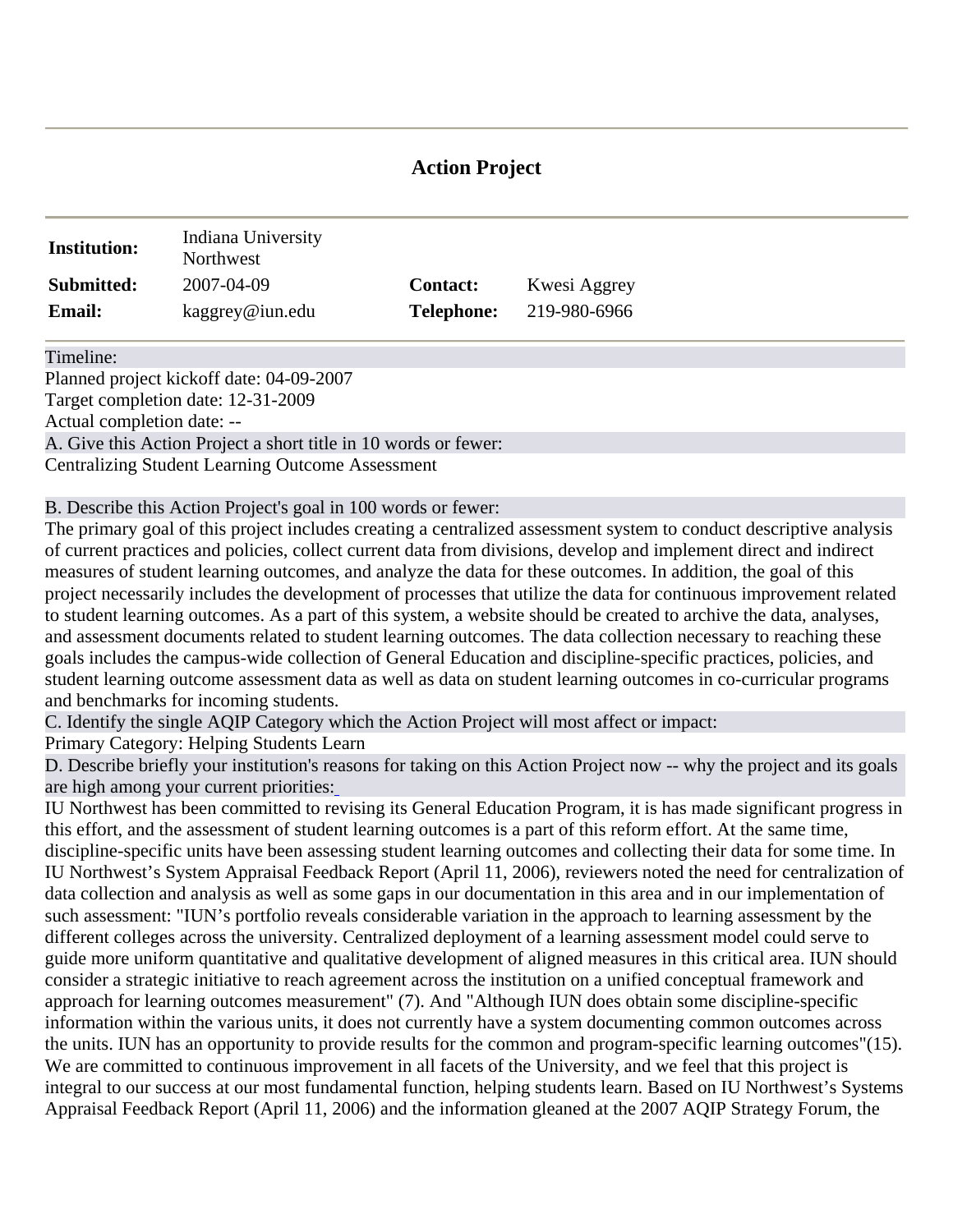Strategic Planning Team and the AQIP Team has realized the opportunity the campus has for developing centralized student learning outcome assessment and using the data collected to improve student learning. E. List t[he organi](http://www.aqip.org/actionproject/Help.php?helptext=3)zational areas - -insti[tu](http://www.aqip.org/actionproject/Help.php?helptext=2)tional departments, programs, divisions, or units -- most affected by or involved in this Action Project:

Academic Affairs and every academic unit, department, division, and program as well as Student Affairs (cocurricular outcomes) will be affected by this Action Project, as our efforts will extend across the campus. F[. Name a](http://www.aqip.org/actionproject/Help.php?helptext=4)nd de[s](http://www.aqip.org/actionproject/Help.php?helptext=3)cribe briefly the key organizational process(es) that you expect this Action Project to change or improve:

This Action Project will change and improve the process of collecting, analyzing, and assessing data related to student learning outcomes.

G. Explai[n](http://www.aqip.org/actionproject/Help.php?helptext=4) the rationale for the length of time planned for this Action Project (from kickoff to target completion):

• Create a centralized assessment system to conduct descriptive analysis of current practices and policies (2007- 09-01), • Create a website to archive the data, analyses, and assessment documents related to student learning o[utcomes](http://www.aqip.org/actionproject/Help.php?helptext=5) (2007-09-01), • Collect current data from divisions (2007-12-31), • Develop and implement direct and indirect measures of student learning outcomes, collecting and analyzing the data for these outcomes (ongoing; 2008-01-01 to 2009-12-31 and beyond), and • Develop processes that utilize the data for continuous improvement related to student learning outcomes (2009-12-31).

H. Descri[b](http://www.aqip.org/actionproject/Help.php?helptext=5)e how you plan to monitor ho[w success](http://www.aqip.org/actionproject/Help.php?helptext=7)fully your efforts on this Action Project are progressing:

We will monitor the campus's progress in terms of the creation of a centralized system and plan for assessing student learning outcomes and the construction of a data and assessment archive.

I. Describe the overall "outcome" measures or indicators that will [tell you](http://www.aqip.org/actionproject/Help.php?helptext=7) whether this Action Project has been a success or failure in achieving its goals:

The outcome measures include • the development of a centralized plan, • the development of a web-based archive, • the implementation of centralized dat[a collectio](http://www.aqip.org/actionproject/Help.php?helptext=8)n, analysis, and assessment of student learning outcomes, and • the use of this assessment data to continuously improve our efforts to help students learn.

J. Other information (e.g., publicity, sponsor or champion, etc.):

Note: This Action Project was a small component of a retired Action Project that was too broad. In addition, the assessment of student learning outcomes deserved the attention of its own Action Project.

K. Project Leader and contact person:

Contact Name: Robin R. Hass Birky, Interim Associate Vice Chancellor for Ac Email: rohass@iun.edu Phone: 219-980-7126 Ext.

# **Annual Update: 2007-09-12**

A. Describe the past year's accomplishments and the current status of this Action Project.

The SPT charged a task force with making recommendations for a continuous improvement structure that includes the areas of measuring institutional effectiveness and assessing student learning outcomes. This group recommended a two-sided structure reflecting student learning outcome assessment on one side and institutional effectiveness on the other with both reporting their data analysis and targets for improvement collaboratively to the SPT. Within the area of student learning outcome assessment, the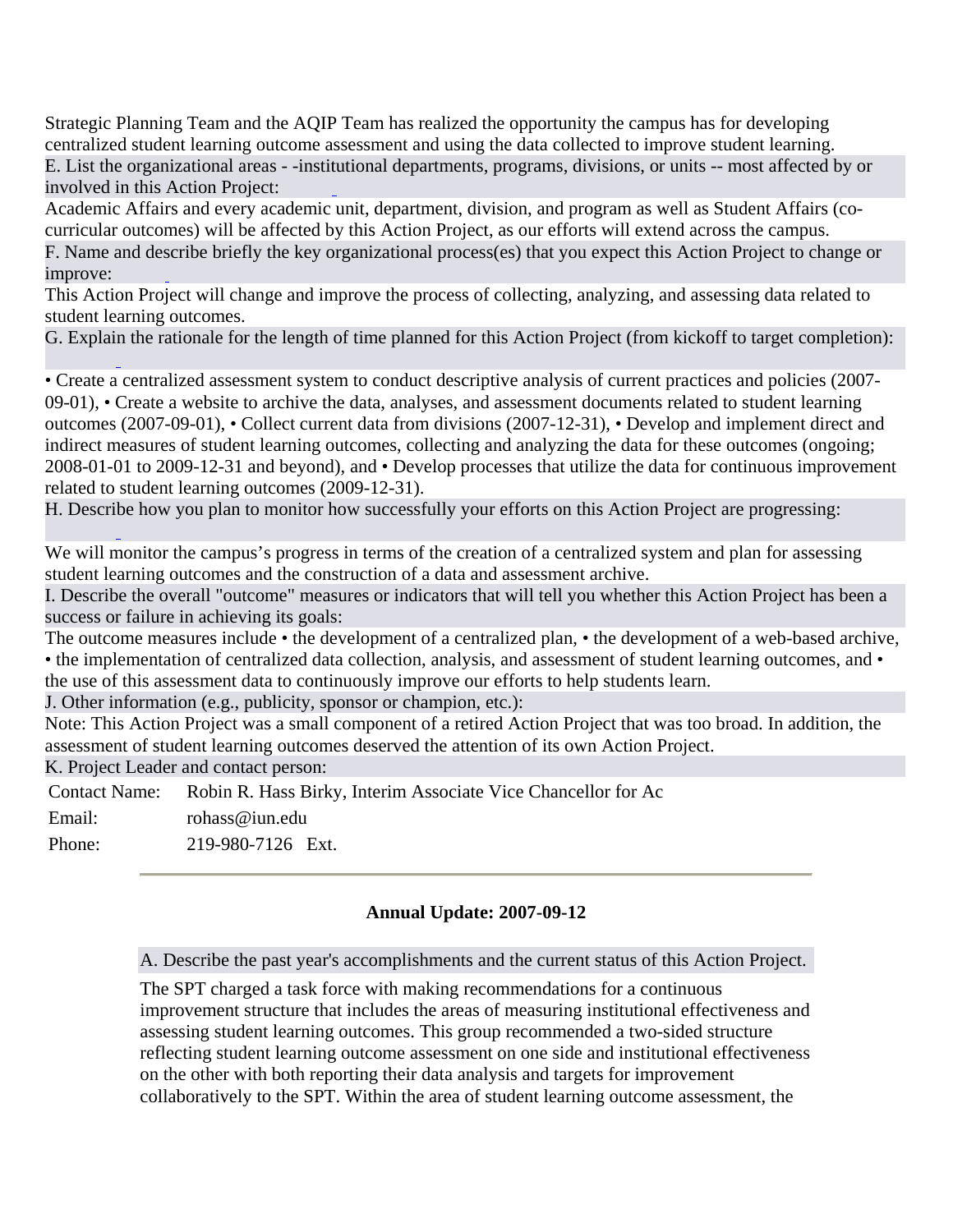task force recommended that a) the campus create a position of Assessment Director or Coordinator reporting to the Vice Chancellor for Academic Affairs and b) implement a structure with a campus-wide Assessment Committee made up of unit assessment professionals, faculty, and staff. Within that structure, the task force also recognized the need for an individual responsible for assessment within the College of Arts and Sciences parallel to the faculty and staff currently responsible for assessment in the other academic units. The Cabinet has expressed its support for the task force recommendations, and the College of Arts and Sciences is in the process of filling this position, but the campus has not yet been able to address the need for such a campus-wide assessment coordinator. Because we recognized the need to move forward in a timely fashion to meet our student learning outcome assessment needs while the campus continues deliberation on its ability to fill this position, the Vice Chancellor commissioned a summer working group comprised of the co-coordinators of our campus AQIP efforts and the co-chairs of the General Education/Assessment Committee of the Faculty Organization to develop a campus assessment plan that included not only structure but policies, procedures, templates, and data collection cycles. That group has completed a draft of an assessment plan that begins with the campus Mission, reports the current state of assessment on campus, delineates the roles and responsibilities from the Chancellor to the individual faculty member, develops the plan for General Education outcome assessment, and provides a template and data reporting cycles. The group also has asked the deans and directors of the academic units to report their unit assessment plans, policies, processes, and reporting cycles. These unit-specific documents will be incorporated into the campus assessment plan when they are received on September 17th. This final piece accomplishes our first step of providing a descriptive analysis of current policies and practices. The comprehensive plan also sets the stage for each successive step that we have outlined in the Action Project.

#### *Review (09-27-07):*

The institution has made considerable progress in a short period of time. The summer workgroup was a positive step in lieu of an assessment director on board college-wide and in the College of Arts & Sciences. This demonstrates the institution's willingness to move forward and demonstrates the importance of the assessment process. The institution should be commended for the thoroughness of the project. The timeline is ambitious. The process may be expedited by creating the proper report forms that unify the data. With the inclusion of assessment review and feedback loop (how do you use the data collects) the institution can show effort in AQIP category seven, measuring effectiveness. Tying the assessment project to the Strategic Plan and mission is an excellent way to insure consistency and unity. The document that the summer group produced should serve as the guide for the institution's next steps.

B. Describe how the institution involved people in work on this Action Project.

First, the SPT (comprised of faculty, staff, and administrators) has been involved in the discussion of how best to centralize our student learning outcome assessment. Next, the task force commissioned by the SPT consisted of individuals from the various academic units across campus as well as the Institutional Researcher, who chaired the group. At the same time, our reform efforts in the area of General Education have extended our attention to student learning outcome assessment even further, including individuals from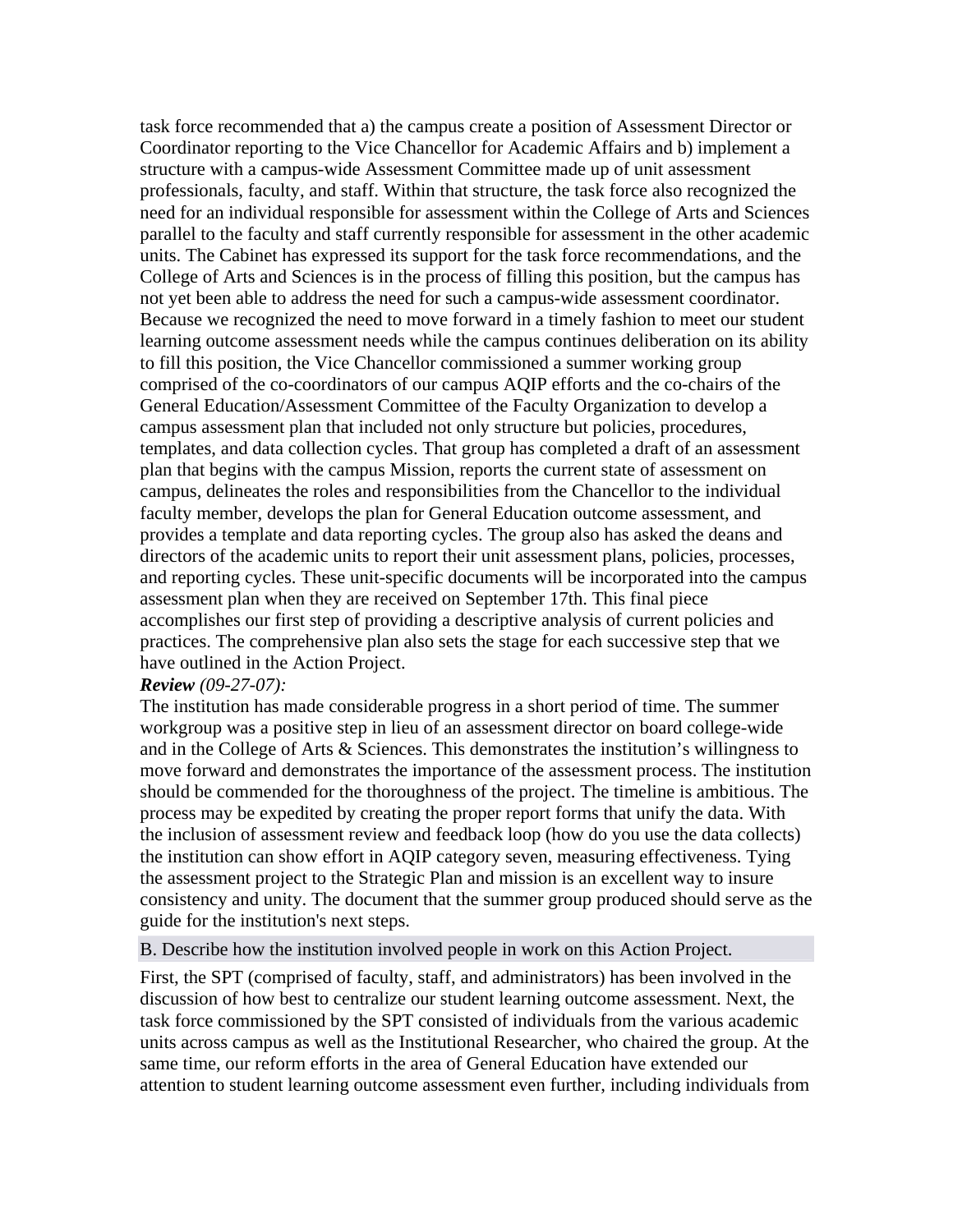every academic unit in training sessions with Dr. Barbara Walvoord on assessment. Communication has occurred via the SPT website, the AQIP website, the faculty and staff listserv, Faculty Organization meetings, and Deans' Council meetings. As student learning outcome assessment is integral to comprehensive and coherent improvement in academics, individuals from Academic Affairs and the Office of the Chancellor have consistently kept student learning outcome assessment efforts at the forefront of discussions, reminding campus leadership of the need to move forward to meet the deadlines we have set for ourselves.

## *Review (09-27-07):*

The strong connection to the Institutional Research department will advance the project. It is commendable that the institution has provided training and a common repository for the assessment process. The leadership should be commended for their support and praise.

#### C. Describe your planned next steps for this Action Project.

The next step necessary to centralizing our student learning outcome assessment consists of gaining feedback on our proposed assessment plan from the various campus constituents, incorporating that feedback into our plan, and gaining acceptance and shared responsibility for its implementation. Furthermore, we are working to develop a website that will house and archive assessment documents related to student learning outcomes and eventually aggregated student learning outcomes assessment data. In addition to the current data collected at the unit level, we have proposed that the Assessment Committee of the Faculty Organization act as the body that works with the Assessment Coordinator to analyze aggregated assessment data and propose campuswide improvement initiatives related to student learning. Once we have completed the assessment plan and the descriptive analysis of current practices, this group will necessarily address what further centralized direct and indirect measures of student learning outcomes need to be added to our approach.

#### *Review (09-27-07):*

Course assessment is a continuous process. You are encouraged to develop the website and continue the search for an assessment director. A committee of faculty is a good interim solution. Tieing the assessment projects to a centralized repository supports AQIP category 7, Measuring Effectiveness. The faculty committee will help insure a successful plan for continuous improvement (category 8).

D. Describe any "effective practice(s)" that resulted from your work on this Action Project.

Although our approach to centralizing student learning outcome assessment is neither novel nor radical, it incorporates best practices observed in the approaches of our peer institutions and other national leaders in the assessment arena. One technique for gaining faculty buy-in was to invite a national expert on assessment who had previously addressed this very issue in her day-long workshop at the Assessment Institute. This expert espouses a no-nonsense approach to assessment that makes it 'do-able' and understandable within the context of traditional faculty duties and values. As a result, individuals who had previously been hostile or resistant actually have agreed to develop assessment plans for their units.

*Review (09-27-07):*